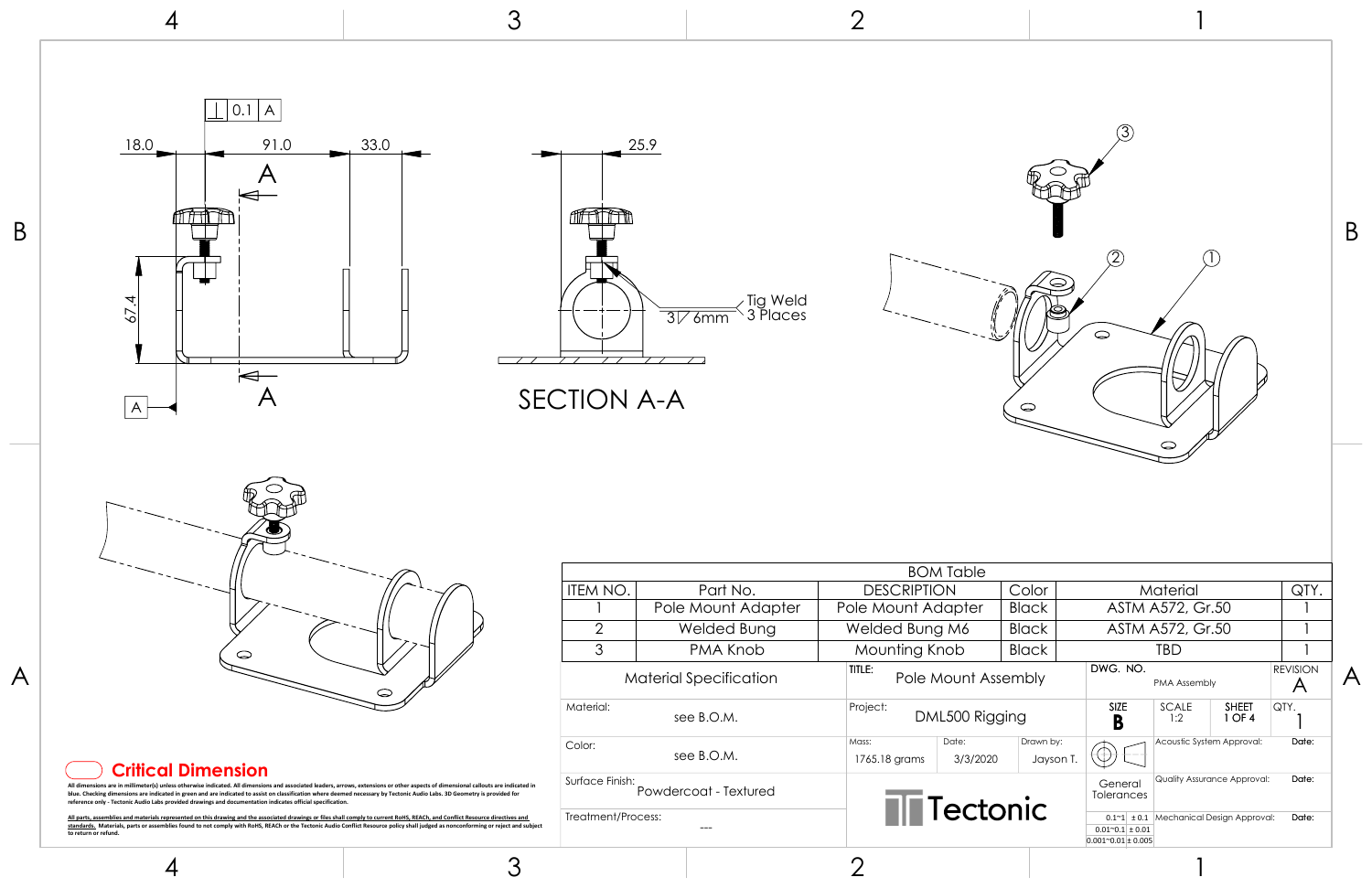4

3

2



|                                             |                                                                                                           |                           |                                                            |                | B |
|---------------------------------------------|-----------------------------------------------------------------------------------------------------------|---------------------------|------------------------------------------------------------|----------------|---|
|                                             |                                                                                                           |                           |                                                            |                |   |
| <b>Nount Adapter</b>                        | DWG. NO.<br><b>REVISION</b><br>Pole Mount Adapter<br>A                                                    |                           |                                                            |                |   |
| 500 Rigging                                 | SIZE<br>B                                                                                                 | SCALE<br>2:3              | <b>SHEET</b><br>2 OF 4                                     | QTY.           |   |
| Date:<br>Drawn by:<br>3/3/2020<br>Jayson T. |                                                                                                           | Acoustic System Approval: |                                                            | Date:          |   |
| ectonic                                     | General<br>Tolerances<br>$0.1^{\sim}1$ ± 0.1<br>$0.01^{\sim}0.1 \pm 0.01$<br>$0.001^{\sim}0.01 \pm 0.005$ |                           | Quality Assurance Approval:<br>Mechanical Design Approval: | Date:<br>Date: |   |
|                                             |                                                                                                           |                           |                                                            |                |   |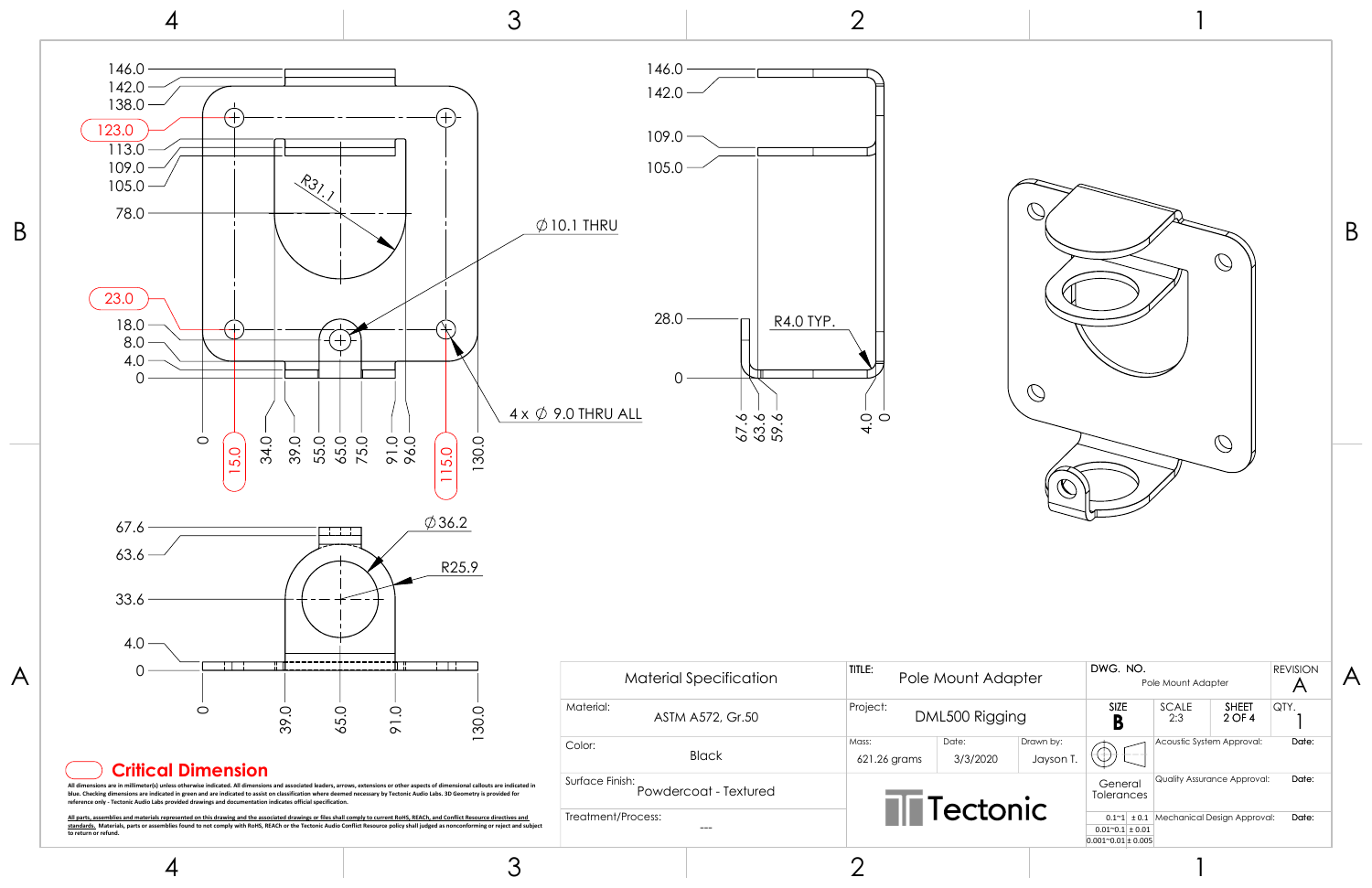

3

2